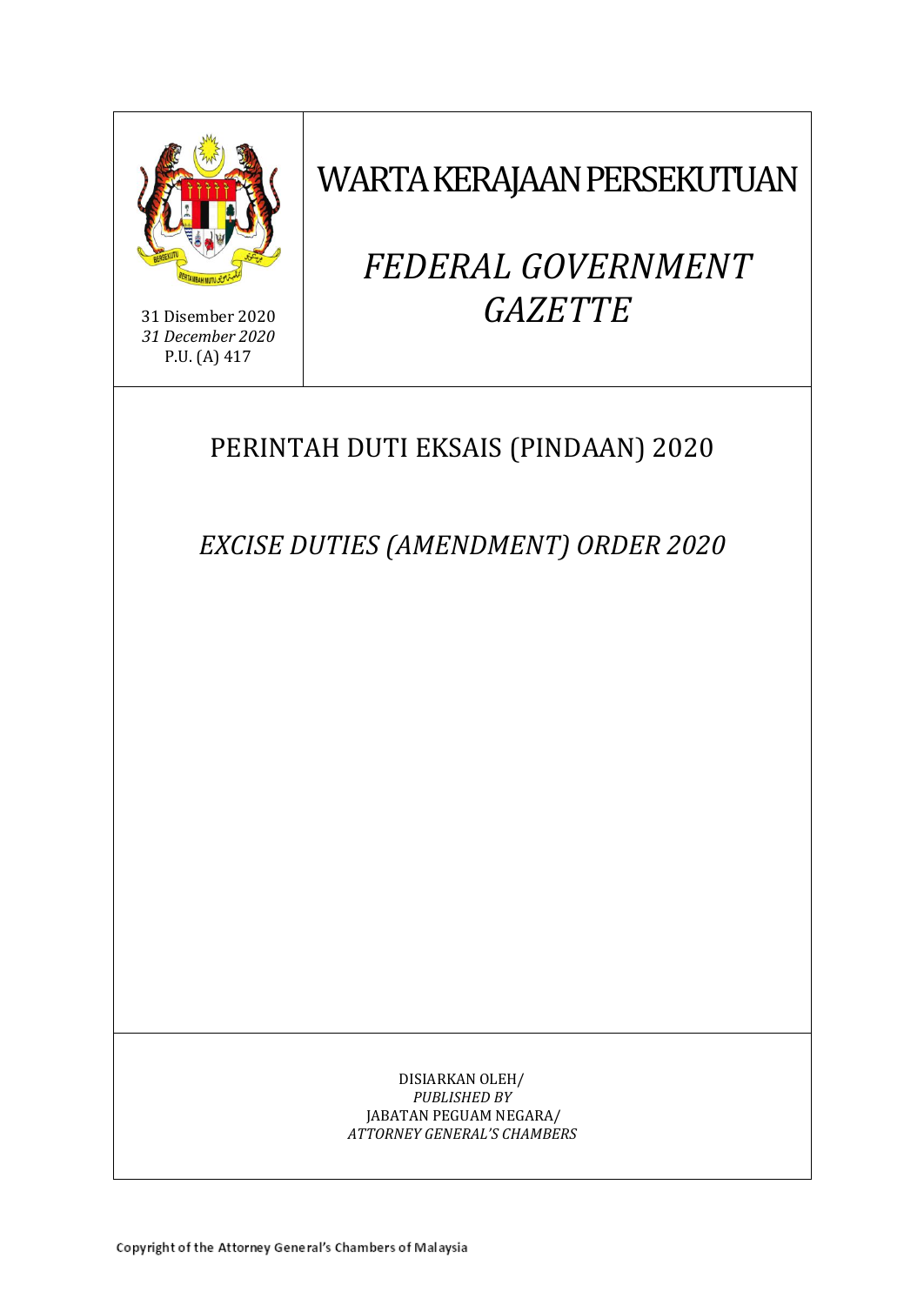#### AKTA EKSAIS 1976

#### PERINTAH DUTI EKSAIS (PINDAAN) 2020

PADA menjalankan kuasa yang diberikan oleh subseksyen 6(1) Akta Eksais 1976 [*Akta 176*], Menteri membuat perintah yang berikut:

#### **Nama dan permulaan kuat kuasa**

1. (1) Perintah ini bolehlah dinamakan **Perintah Duti Eksais (Pindaan) 2020**.

(2) Perintah ini mula berkuat kuasa pada 1 Januari 2021.

# **Pindaan Jadual**

- 2. Perintah Duti Eksais 2017 [*P.U. (A) 9*2/2017] dipinda dalam Jadual—
	- *(a)* dengan memasukkan selepas Bab 24 dan butir-butir yang berhubungan dengannya Bab dan butir-butir yang berikut:

| Heading | Subheading    | Descriptions of goods                               | Unit of  | Rate of    |
|---------|---------------|-----------------------------------------------------|----------|------------|
|         |               |                                                     | Quantity | Duty       |
|         |               |                                                     |          |            |
| (1)     | (2)           | (3)                                                 | (4)      | (5)        |
| 38.24   |               | Prepared binders for foundry moulds or              |          |            |
|         |               | cores; chemical products and preparations of        |          |            |
|         |               | the chemical or allied industries (including        |          |            |
|         |               | those consisting of mixtures of natural             |          |            |
|         |               | products), not elsewhere specified<br><sub>or</sub> |          |            |
|         |               | included.                                           |          |            |
|         |               | Other:<br>$\sim$                                    |          |            |
|         |               |                                                     |          |            |
|         | 3824.99       | Other:                                              |          |            |
|         |               | Other:                                              |          |            |
|         | 3824.99.99    | - Other:                                            |          |            |
|         | 3824.99.99 10 | Preparation of a kind used for                      | kg       | RM 0.40    |
|         |               | smoking through electronic                          |          | per        |
|         |               | cigarette and electric vaporising                   |          | millilitre |
|         |               | device, in form of liquid or gel, not               |          |            |
|         |               | containing nicotine                                 |          |            |
|         |               |                                                     |          |            |

# "**Chapter 38 Miscellaneous chemical products**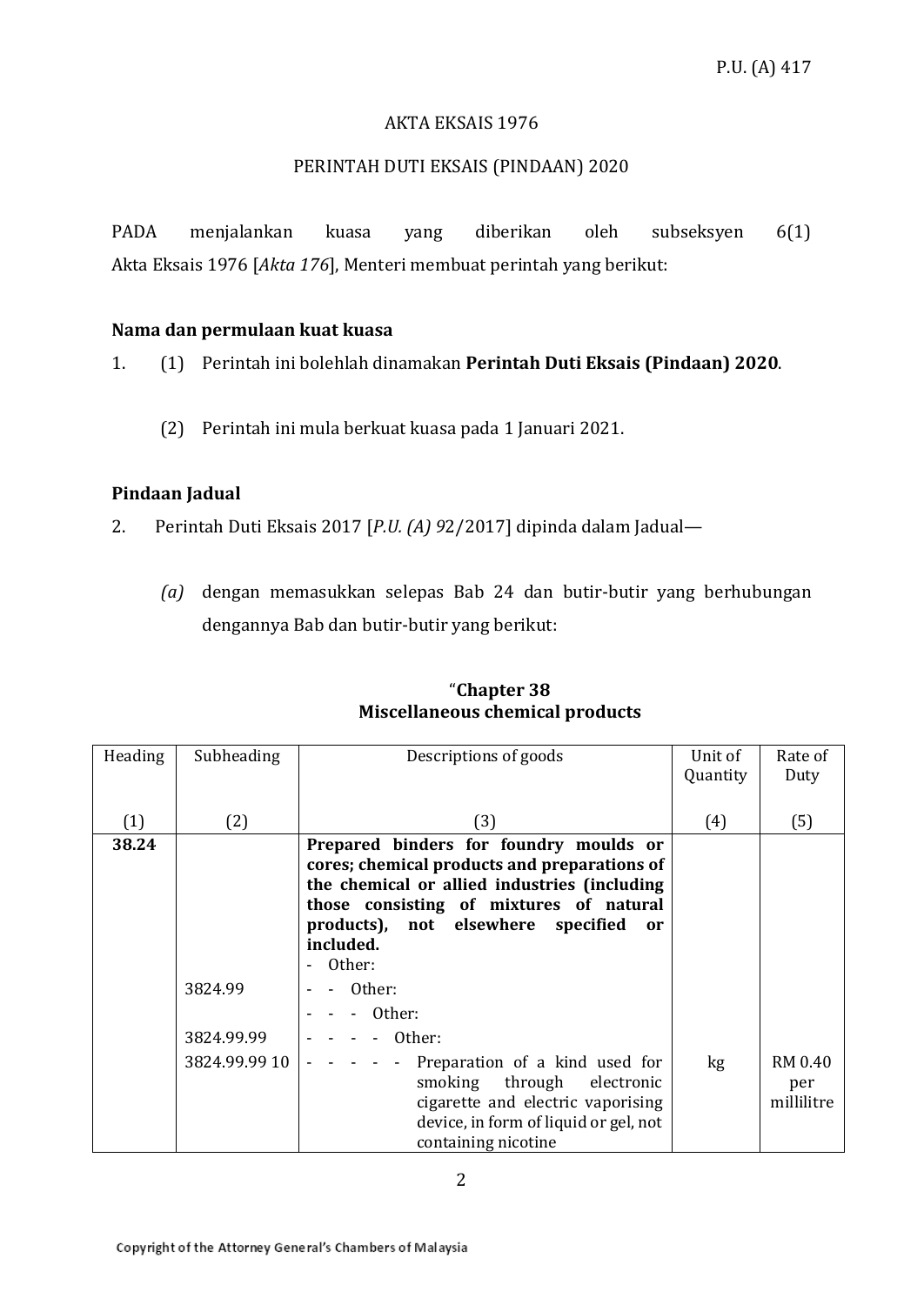#### **Chapter 85 Electrical machinery and equipment and parts thereof; sound recorders and reproducers, television image and sound recorders and reproducers, and parts and accessories of such articles**

| Heading | Subheading                             | Descriptions of goods                                                                                                                                                                                                                                                                   | Unit of<br>Quantity | Rate of<br>Duty |
|---------|----------------------------------------|-----------------------------------------------------------------------------------------------------------------------------------------------------------------------------------------------------------------------------------------------------------------------------------------|---------------------|-----------------|
| (1)     | 〔2〕                                    | З.                                                                                                                                                                                                                                                                                      | (4)                 | (5)             |
| 85.43   | 8543.70<br>8543.70.90<br>8543.70.90 10 | Electrical machines and apparatus, having<br>individual functions, not specified or<br>included elsewhere in this Chapter.<br>Other machines and apparatus:<br>$\overline{\phantom{a}}$<br>Other:<br>Electronic<br>similar<br>cigarettes<br>and<br>personal electric vaporising devices | $\mathbf{u}$        | 10%";<br>dan    |

*(b)* dengan memasukkan selepas Bab 95 dan butir-butir yang berhubungan dengannya Bab dan butir-butir yang berikut:

# "**Chapter 96 Miscellaneous manufactured articles**

| Heading           | Subheading    | Descriptions of goods                          | Unit of  | Rate of   |
|-------------------|---------------|------------------------------------------------|----------|-----------|
|                   |               |                                                | Quantity | Duty      |
|                   |               |                                                |          |           |
| $\left( 1\right)$ | (2)           | (3)                                            | (4)      | (5)       |
| 96.14             |               | Smoking pipes (including pipe bowls) and       |          |           |
|                   |               | cigar or cigarette holders, and parts thereof. |          |           |
|                   | 9614.00.90    | Other:                                         |          |           |
|                   | 9614.00.90 10 | Smoking pipes (including pipe bowls)           | kg       | $10\%$ ". |

Dibuat 31 Disember 2020 [MOF.TAX(S)700-1/1/7 JLD.6; PN(PU2)337/XXV]

# DATO' SRI TENGKU ZAFRUL BIN TENGKU ABDUL AZIZ *Menteri Kewangan*

[*Akan dibentangkan di Dewan Rakyat menurut subseksyen 6(2) Akta Eksais 1976*]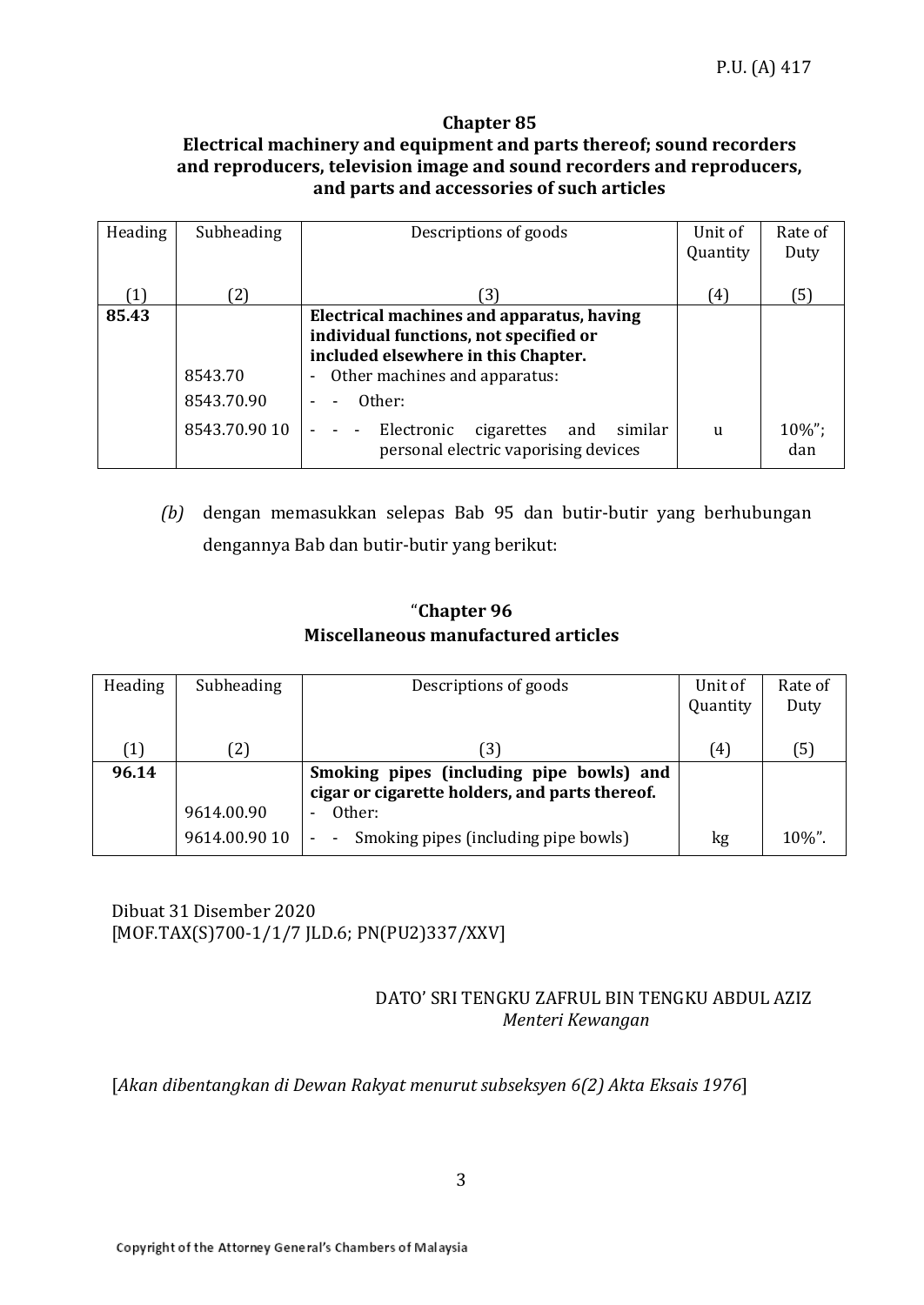#### EXCISE ACT 1976

#### EXCISE DUTIES (AMENDMENT) ORDER 2020

IN exercise of the powers conferred by subsection 6(1) of the Excise Act 1976 [*Act 176*], the Minister makes the following order:

#### **Citation and commencement**

1. (1) This order may be cited as the **Excise Duties (Amendment) Order 2020**.

(2) This Order comes into operation on 1 January 2021.

#### **Amendment of Schedule**

2. The Excise Duties Order 2017 [*P.U. (A) 9*2/2017] is amended in the Schedule—

*(a)* by inserting after Chapter 24 and the particulars relating to it the following Chapters and particulars:

| Heading | Subheading            | Descriptions of goods                                                                                                                                                                                                                                | Unit of  | Rate of                      |
|---------|-----------------------|------------------------------------------------------------------------------------------------------------------------------------------------------------------------------------------------------------------------------------------------------|----------|------------------------------|
|         |                       |                                                                                                                                                                                                                                                      | Quantity | Duty                         |
| (1)     | (2)                   | (3)                                                                                                                                                                                                                                                  | (4)      | (5)                          |
| 38.24   |                       | Prepared binders for foundry moulds or<br>cores; chemical products and preparations of<br>the chemical or allied industries (including<br>those consisting of mixtures of natural<br>products), not elsewhere specified<br>or<br>included.<br>Other: |          |                              |
|         | 3824.99<br>3824.99.99 | Other:<br>Other:<br>Other:                                                                                                                                                                                                                           |          |                              |
|         | 3824.99.99 10         | Preparation of a kind used for<br>smoking through electronic<br>cigarette and electric vaporising<br>device, in form of liquid or gel,<br>not containing nicotine                                                                                    | kg       | RM 0.40<br>per<br>millilitre |

# "**Chapter 38 Miscellaneous chemical products**